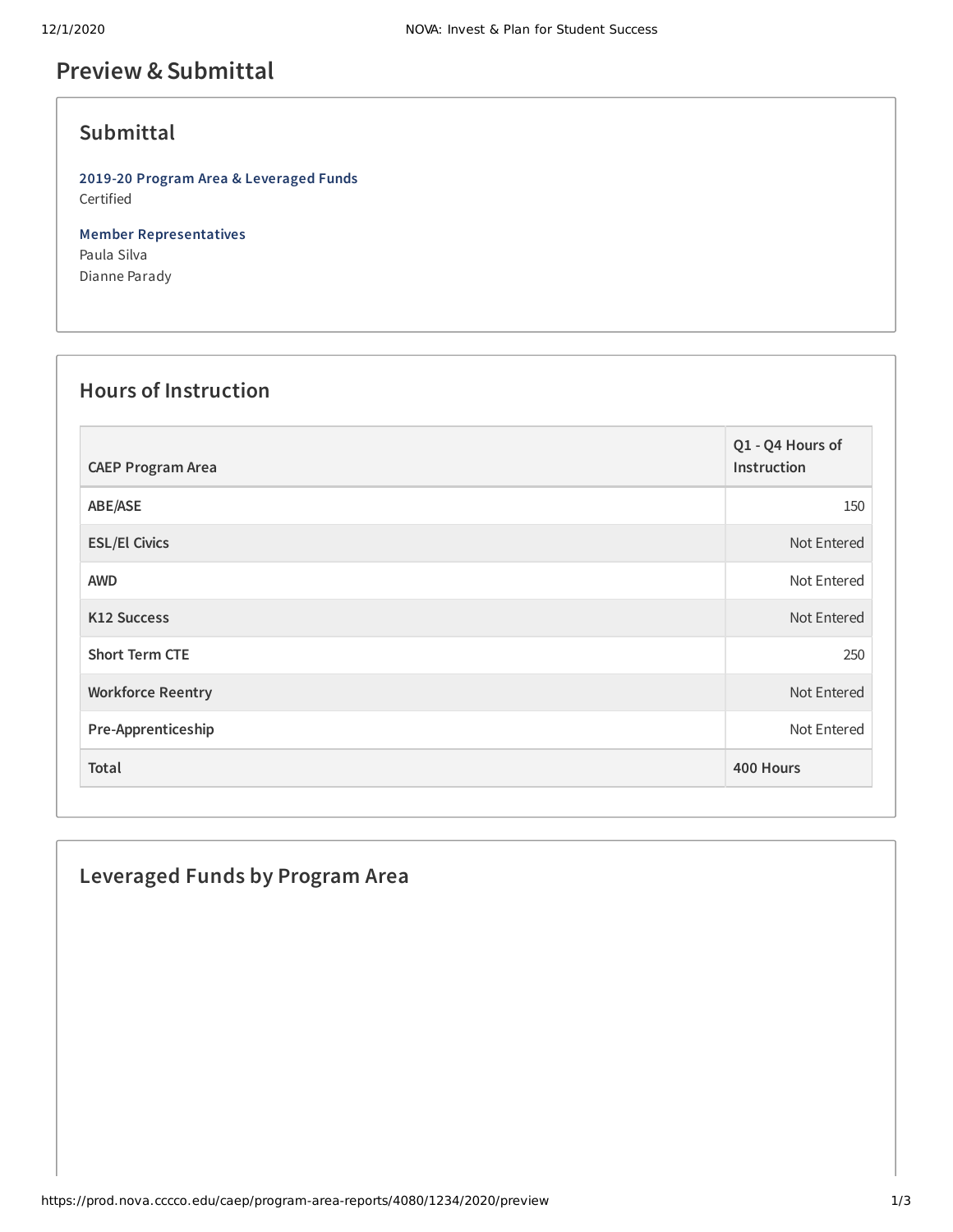#### 12/1/2020 NOVA: Invest & Plan for Student Success

| Fund                                         | <b>ABE/ASE</b>        | ESL/El<br><b>Civics</b> | <b>AWD</b>            | K12<br><b>Success</b> | <b>Short</b><br><b>Term CTE</b> | Workforce<br>Reentry | Pre-<br>Apprenticeship | <b>Totals</b> |
|----------------------------------------------|-----------------------|-------------------------|-----------------------|-----------------------|---------------------------------|----------------------|------------------------|---------------|
| California Adult<br><b>Education Program</b> | \$28,957              | <b>Not</b><br>Entered   | <b>Not</b><br>Entered | Not<br>Entered        | \$19,947                        | Not Entered          | Not Entered            | \$48,904      |
| <b>CalWORKs</b>                              | Not<br>Entered        | <b>Not</b><br>Entered   | Not<br>Entered        | Not<br>Entered        | Not<br>Entered                  | Not Entered          | Not Entered            | \$0           |
| <b>NonCredit</b>                             | <b>Not</b><br>Entered | <b>Not</b><br>Entered   | <b>Not</b><br>Entered | <b>Not</b><br>Entered | <b>Not</b><br>Entered           | Not Entered          | Not Entered            | \$0           |
| <b>Perkins</b>                               | Not<br>Entered        | <b>Not</b><br>Entered   | Not<br>Entered        | Not<br>Entered        | Not<br>Entered                  | Not Entered          | Not Entered            | \$0           |
| <b>LCFF</b>                                  | <b>Not</b><br>Entered | <b>Not</b><br>Entered   | <b>Not</b><br>Entered | <b>Not</b><br>Entered | <b>Not</b><br>Entered           | Not Entered          | Not Entered            | \$0           |
| Fees                                         | Not<br>Entered        | <b>Not</b><br>Entered   | <b>Not</b><br>Entered | Not<br>Entered        | Not<br>Entered                  | Not Entered          | Not Entered            | \$0           |
| K12 Adult Ed Jail<br><b>Funds</b>            | <b>Not</b><br>Entered | <b>Not</b><br>Entered   | <b>Not</b><br>Entered | <b>Not</b><br>Entered | <b>Not</b><br>Entered           | Not Entered          | Not Entered            | \$0           |
| <b>WIOA II</b>                               | <b>Not</b><br>Entered | <b>Not</b><br>Entered   | <b>Not</b><br>Entered | Not<br>Entered        | <b>Not</b><br>Entered           | Not Entered          | Not Entered            | \$0           |
| <b>Contracted Services</b>                   | <b>Not</b><br>Entered | <b>Not</b><br>Entered   | <b>Not</b><br>Entered | Not<br>Entered        | <b>Not</b><br>Entered           | Not Entered          | Not Entered            | \$0           |
| <b>Totals</b>                                | \$28,957              | \$0                     | \$0                   | \$0                   | \$19,947                        | \$0                  | \$0                    | \$48,904      |

### **Certification**

**25 Lassen-Modoc Adult Education Consortium - Primary Contact**

**Terry Bartley** Lassen College Comptroller [tbartley@lassencollege.edu](mailto:tbartley@lassencollege.edu)

**Carol Growdon** [cgrowdon@lassencollege.edu](mailto:cgrowdon@lassencollege.edu)

Approved by Carol Growdon

**12/01/2020 02:56 PM PST**